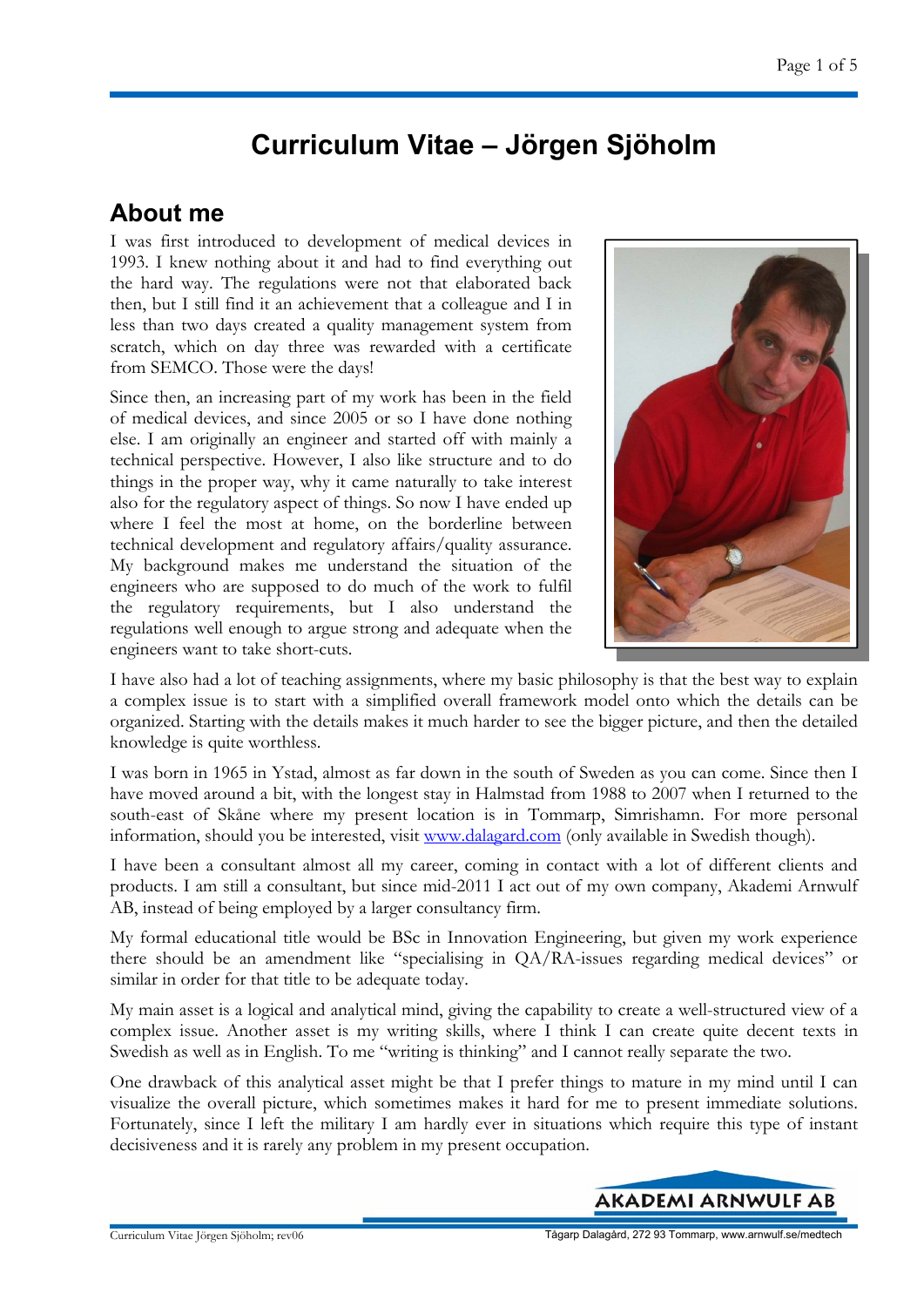### **Education**

### **Exams**

- **BSc in Innovation Engineering**, Halmstad University (1991)
- **Mechanical Engineering** ("gymnasieingenjör" "upper secondary school"), Pauliskolan Malmö (1985)

### **Additional training/courses**

- Auditor for Medical Devices: Key2Compliance (6 days 2013)
- Medical Device Usability "Usability Engineering"; MedicoIndustrien (2 days 2013)
- Risk Management for Medical Devices; SIS (2 days, 2012)
- $\bullet$  IEC/EN 60601-1 3<sup>rd</sup> edition and ISO14971; Intertek (2011)
- Quality System Regulation and industry practice; AAMI (2009)
- CE-marking of medical devices; IBC Euroforum (2007)
- 21 CFR 820, QSR, GMP; Preventia (2006)
- MDD, MDD draft 2005, ISO14971; Preventia (2006)
- Sterilization; Innovation Team (2006)
- Regulatory demands on development of medical devices; Innovation Team (2006)
- Management rhetoric; TEK (2001)
- MS-Project software; TEK (2000)
- Customer Service; Vox Nova (1999)
- Project Management; Wenell (1998)
- Business Negotiation; Vox Nova (1997)
- MHS ROK ("Captains Course"); FJS/SSN (1996)
- Sports Psychology; Halmstad University (1994)
- ROK ("Reserve Officers Course"); FJS/SSN (1986/87)
- Military Service; FJS (Swedish Airborne Special Forces) (1985/86)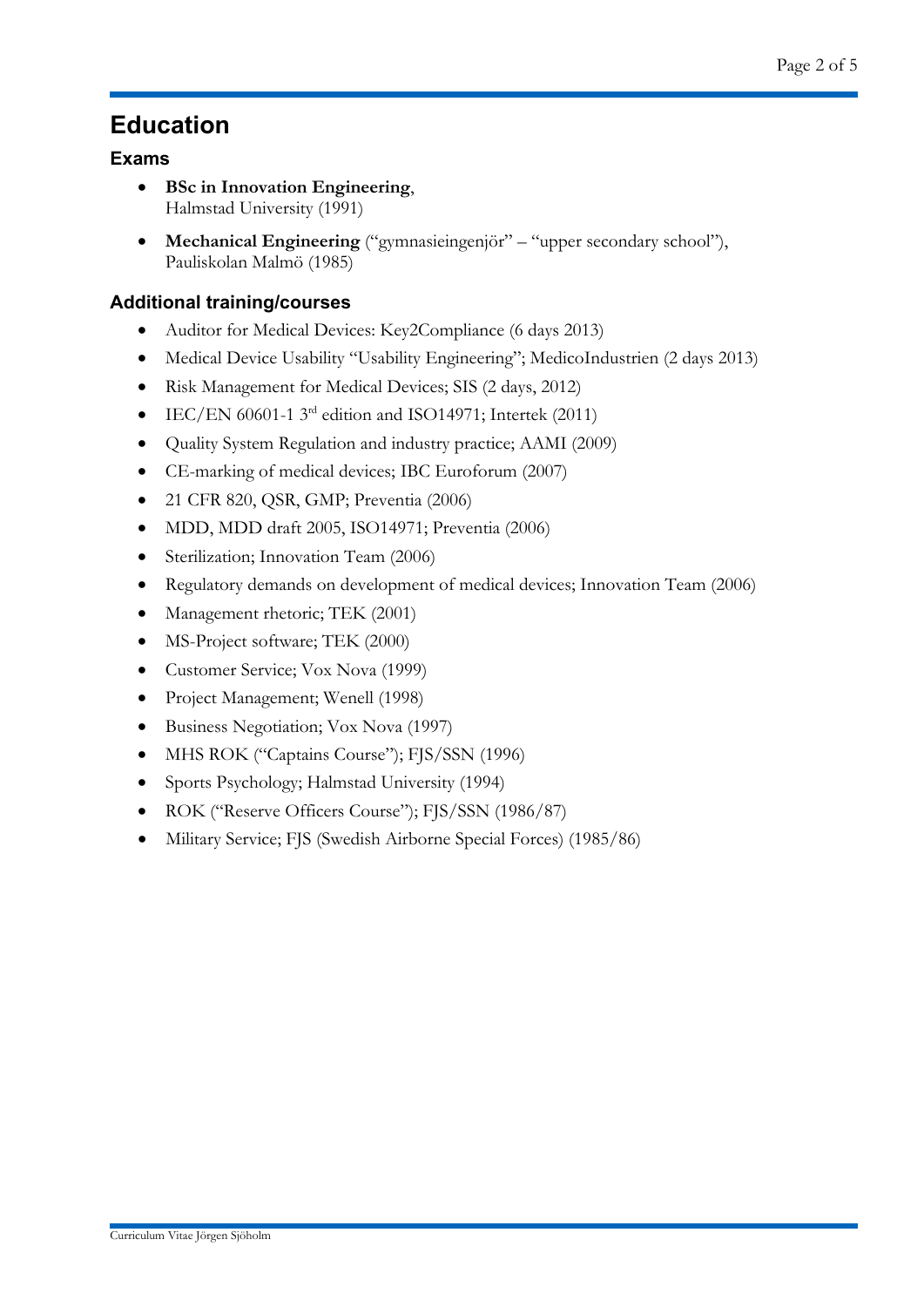### **General qualifications**

#### **Computer qualifications**

- Proficient in MS Office, MS Project, MS Visio
- Some knowledge of SolidWorks, FrameMaker and Adobe Creative Suite

#### **Language qualifications**

- Swedish
- English
- understanding of Danish

#### **Other qualifications, including earlier employments**

- Co-founded the company *Innovation Team AB* in 1991, remained partner until 2008 and employee until 2011. Presently around 50 or so employees but has changed name to *Etteplan Halmstad* after being acquired by the *Etteplan Group*.
- Co-founder of several innovation based start-up companies.
- Several employment periods as an officer/instructor in the Swedish Armed Forces.
- Martial arts instructor since 1983 in jujutsu, later also in aikido and iaido.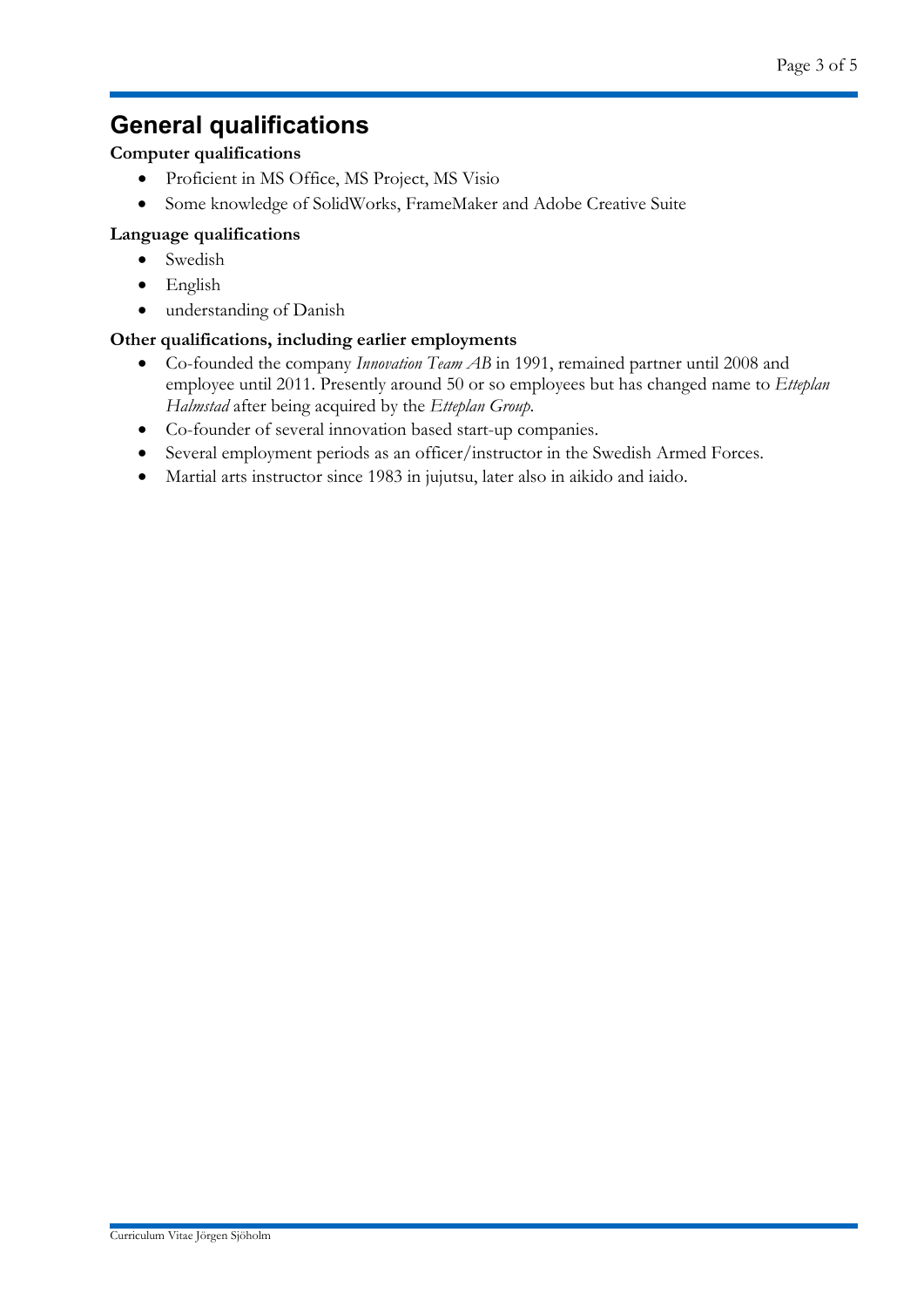# **Professional experience**

This is a selection of assignments carried out by me, many of them performed as an employee of the consultancy firm Innovation Team AB (published with their approval).

| <b>Assignment</b>                                                                                                                                                                                                                                                                | <b>Client</b>                                                                                                                                               |
|----------------------------------------------------------------------------------------------------------------------------------------------------------------------------------------------------------------------------------------------------------------------------------|-------------------------------------------------------------------------------------------------------------------------------------------------------------|
| QA/RA "Special projects"                                                                                                                                                                                                                                                         | Medtentia AB                                                                                                                                                |
| General QA/RA-support in prioritized areas where Medtentia's ordinary<br>resources are not sufficient, such as compiling document files, process<br>validation, updating procedures etc. Project QA/RA for their ongoing<br>development project for catheter based intervention. | Medtentia is a start-up company developing a<br>new heart implant for mitral valve repair.<br>www.medtentia.com                                             |
| <b>Clinical Evaluation</b>                                                                                                                                                                                                                                                       | <b>Ursus Medical AB</b>                                                                                                                                     |
| Performing and reporting a clinical evaluation compliant with MEDDEV<br>2.7.1, including literature search, for a biopsy needle.                                                                                                                                                 | Ursus manufactures and markets highly<br>specialized medical instruments and<br>equipment for diagnosis and treatment of<br>cancer.<br>www.ursusmedical.com |
| QA/RA Manager                                                                                                                                                                                                                                                                    | Carponovum AB                                                                                                                                               |
| Appointed Quality & Regulatory Manager in the client's organization.<br>Maintenance of Quality Management System, current QA/RA support<br>etc.                                                                                                                                  | Carponovum is a start-up company<br>developing new instruments for cancer<br>surgery in colon and rectum.<br>www.carponovum.com                             |
| <b>Clinical Evaluation</b>                                                                                                                                                                                                                                                       | <b>Heraeus Kulzer GmbH</b>                                                                                                                                  |
| Performing and reporting a clinical evaluation compliant with MEDDEV<br>2.7.1, including literature search, for dental implant abutments and<br>anchoring components.                                                                                                            | Heraeus is an international group, among<br>others supplying components for dental<br>implants.                                                             |
| <b>Development of Design Control System</b>                                                                                                                                                                                                                                      | <b>DELTAA/S</b>                                                                                                                                             |
| Development of a Quality Management System for Design Control in a<br>specific DELTA department transferring its focus from research and<br>general D&D to development of medical devices.                                                                                       | DELTA is a diversified company including<br>test house services, ASIC development etc.<br>www.delta.dk                                                      |
| Quality Management System development and support                                                                                                                                                                                                                                | IctalCare A/S                                                                                                                                               |
| Development and implementation of an ISO13485/QSR compliant<br>quality management system. Advisory in regulatory and structural issues.<br>Appointed QA/RA and D&D Manager in the client's organization.                                                                         | Ictal is a start-up company providing<br>intelligent solutions facilitating the life of<br>people with epilepsy.<br>www.ictalcare.com                       |
| 510(k) application support                                                                                                                                                                                                                                                       | Arjo Huntleigh AB                                                                                                                                           |
| Compiling the supporting documentation for a $510(k)$ application<br>regarding a new product version of one of the client's hygiene lift chairs.                                                                                                                                 | Arjo is a multinational company providing<br>among others bathing/showering and lift<br>equipment for elderly and disabled persons.<br>www.arjo.com         |
| Investigation/assessment of potential non-conformities                                                                                                                                                                                                                           | Arjo Huntleigh AB                                                                                                                                           |
| The client had indications of improper design/manufacturing in one of<br>their products, and wanted an independent investigation of the issue,<br>analysing causes-effects, assessing the need for corrective actions and<br>recommending such actions as necessary.             | See above.                                                                                                                                                  |
| Implementation of ISO9001                                                                                                                                                                                                                                                        | <b>Getinge Infection Control AB</b>                                                                                                                         |
| Advisor/coach in the process of implementing ISO9001 in several<br>departments.                                                                                                                                                                                                  | Getinge is a multinational company providing<br>disinfectant equipment etc.<br>www.getinge.com                                                              |